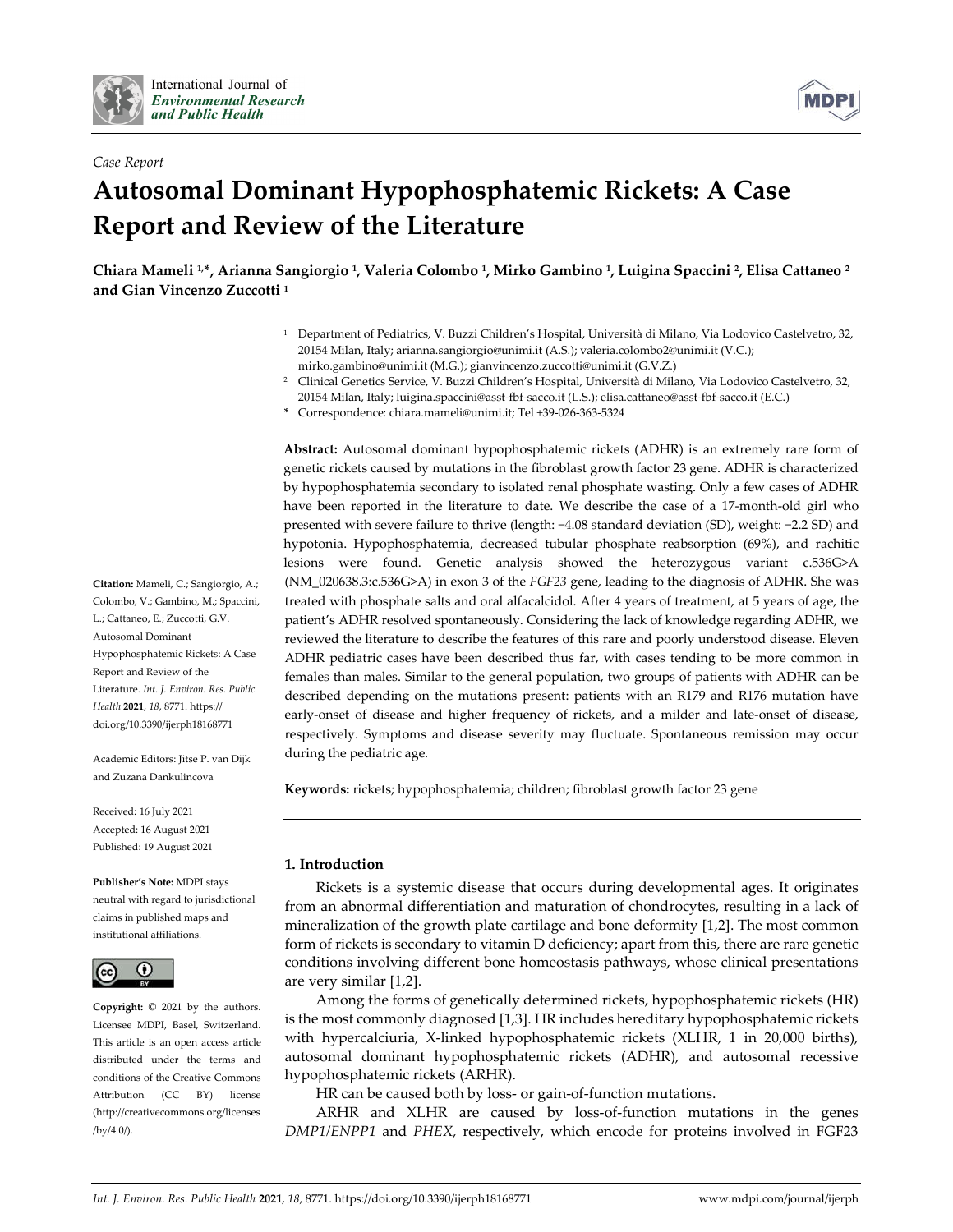production in osteocytes. Their loss-of-function increases FGF23 production, leading to hypophosphatemia. In Raine syndrome, phosphorylation of FGF23 is altered by a loss-offunction mutation in the extracellular protein kinase FAM20C, which causes reduced cleavage of FGF23, leading to hyperphosphaturia with a risk of rickets and/or osteomalacia [2].

ADHR (OMIM phenotype number #193100) is an extremely rare hereditary disorder caused by heterozygous point mutations in fibroblast growth factor 23 (*FGF23*) which is actively involved in phosphorous homeostasis [4]. FGF23 is a hormone produced by osteocytes that decreases phosphoremia, acting on both kidney and intestine phosphate absorption. In the kidney, it decreases the number of sodium-dependent phosphate transport proteins (NPT2A and NPT2C), decreasing phosphate renal tubular reabsorption. Likewise, FGF23 reduces intestinal phosphate absorption by enhancing *CYP24A1*, which encodes for the 24-hydroxylase that is responsible for 1,25 (OH)2D metabolic inactivation [2]. These mutations result in enhanced FGF23 bioactivity and lead to isolated renal phosphate wasting, hypophosphatemia, and impaired bone mineralization [3,5,6].

To the best of our knowledge, 49 cases of ADHR have been reported thus far [7–16].

The onset of ADHR is highly variable in terms of age presentation and clinical features. During childhood, the presentation is almost indistinguishable from the XLHR phenotype. The first manifestations occur around the age of walking, with progressive limb deformities, *coxa vara* or *genu valgu/varum*, skeletal pain, craniosynostosis, abnormal gait, and decreased growth velocity leading to disproportionate short stature [8–13]. The onset during adolescence or adulthood is characterized by bone pain, weakness, pseudofractures, but no deformity. Due to the rarity of ADHR, little is known about the prognosis. Symptoms and disease severity may fluctuate. Patients with the childhoodonset form may have postpubertal spontaneous remission with the resolution of hyperphosphaturia [8–13]. Moreover, the management of this form of rickets is challenging because of the lack of specific guidelines for ADHR.

This article aims to report a pediatric case of an early-onset ADHR with a severe phenotype and a prepubertal spontaneous resolution. We also review the pediatric cases of ADHR described in the literature so far to help clinicians in the management of this rare disease.

### **2. Case Report**

A 17-month-old girl was referred to our endocrinology clinic with a history of failure to thrive since weaning at 6 months of age.

She was born at 38 weeks from an uncomplicated pregnancy, firstborn of healthy, non-consanguineous parents. Her birth weight was 2.8 kg (−0.46 standard deviations (SD) according to INeS charts) [17], her length was 48 cm (−0.21 SD—INeS charts), and her head circumference was 33 cm (−0.33 SD—INeS charts). The perinatal period was unremarkable. She had normal growth and motor development until 7-months-old, when she was unable to sit. Due to progressive delay in motor skills and the onset of trunk and limb hypotonia, she was hospitalized at the age of 15 months. The neurological evaluation confirmed the presence of hypotonia with hypotrophic muscles; cranial nerve function and tendon reflexes were normal. Complete blood count, thyroid function, lactate/pyruvate ratio, screening for celiac disease, electromyography, nerve conduction studies, and magnetic resonance imaging of the brain were normal. No causes of hypotonia were identified and she was discharged with a diagnosis of "hypotonic syndrome and motor delay".

Our first examination was at 17 months of age. She weighed 7.8 kg (−2.2 SD—WHO standards) and was 68.5 cm long (−4.08 SD—WHO standards). She had a large anterior fontanelle, primary dentition erupted and appeared normal, but rachitic bracelet, rachitic rosary and *coxa vara* were noted.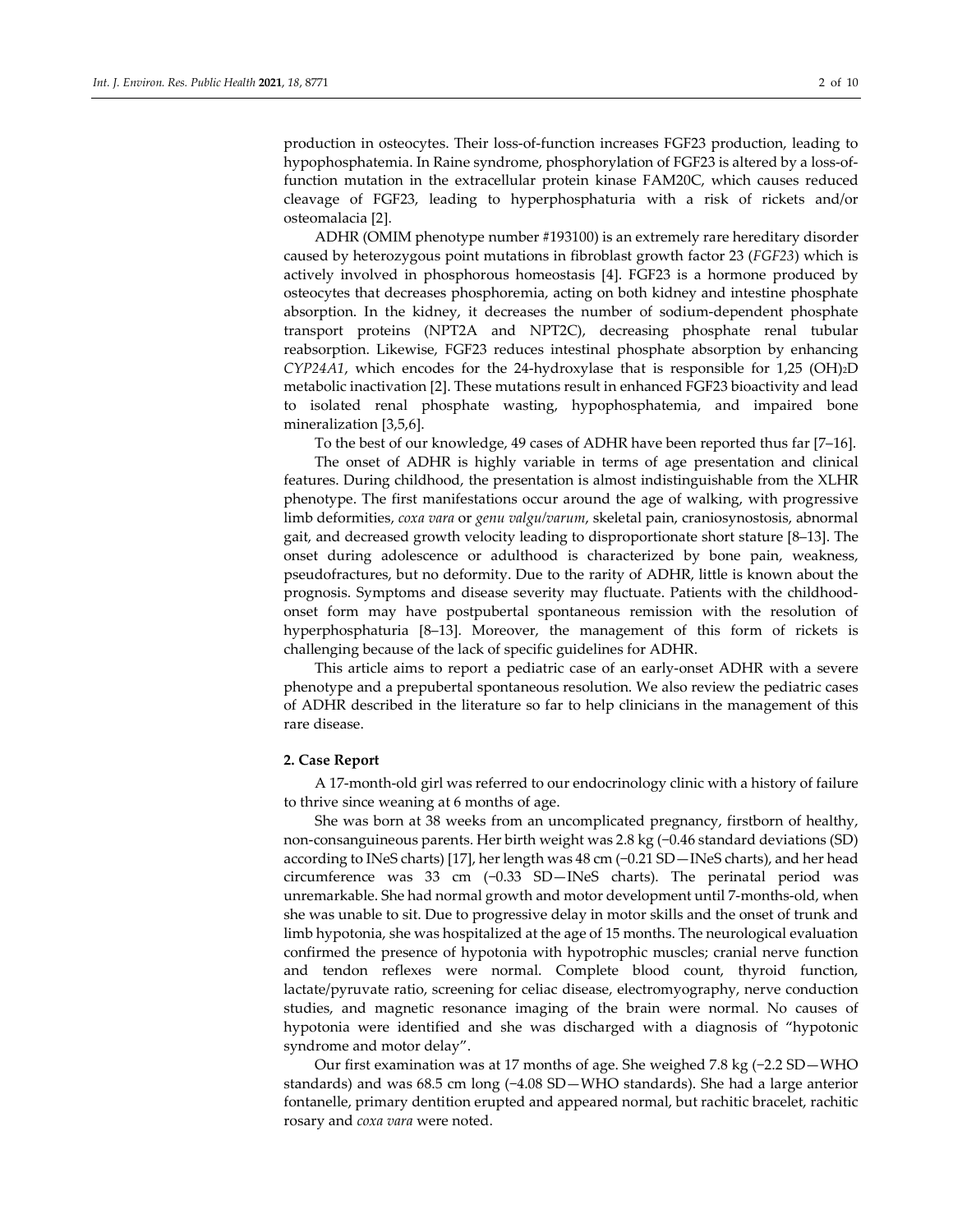Laboratory analysis showed hypophosphatemia (1.3 mg/dl, normal values 4–7 mg/dl), increased alkaline phosphatase (ALP) activity (1173 U/L, normal values 140–400 U/L) and normocalcemia (9.2 mg/dl, normal values 8.8–10.8 mg/dl). 1,25-dihydroxyvitamin D was normal (25 pg/mL, normal values 25–86.5 pg/mL), 25-hydroxy-vitamin D was 17 ng/mL (normal values >30 ng/mL) and parathormone (PTH) was slightly increased (96 pg/mL, normal values 15–65 pg/mL). Decreased tubular phosphate reabsorption (69%) was found, without hypercalciuria. The skeleton x-ray showed rib ends expansion ("rachitic rosary"), cupping and fraying of the metaphyseal regions, a diffusely reduced bone mineralization with periosteal reaction, and multiple fractures in various stages of healing (Figure 1). Body MRI excluded tumor-induced osteomalacia.



**Figure 1.** X-ray at diagnosis. (**A**): lateral widening of metaphyseal region; bone demineralization; fractures of metacarpus, radio, and ulna. (**B**): lateral widening of metaphyseal region; bowed fibula and tibia; bone demineralization; fractures of femur and fibula.

The next-generation sequencing (NGS) showed a de novo heterozygous variant c.536G>A (NM\_020638.3:c.536G>A) in exon 3 of the *FGF23* gene (the analysis of mutation segregation in the parents was negative), which lead to the diagnosis of ADHR.

This mutation located in site R179 is associated with an earlier onset of disease and a more severe phenotype compared to mutations located in position R176 [13].

At 23 months of age, the patient started oral alfacalcidol and oral phosphate. The dosage regimen was the same proposed for the treatment of X-linked HR [2,18,19], given the lack of treatment guidelines for this disease, as mentioned above. Cholecalciferol was also added to treat vitamin D insufficiency.

Moreover, considering low ferritin levels, oral iron supplementation was introduced based on the observation that iron supplementation may reduce phosphate loss in ADHR patients [7].

After 19 months of therapy, we reported a complete normalization of biochemical parameters and an improvement in muscle tone; at 3 years of age, she started walking. Growth velocity did not improve until the age of 4, when she had a catch-up growth. Leg X-ray showed an increase in bone mineralization and an improvement of the rachitic lesions, *genu valgum* deformity persisted.

At 5 and a half years old, we observed a spontaneous resolution of the disease. Therapy with alfacalcidol and phosphate was stopped. The biochemical examinations showed normal values of serum phosphate, calcium, creatinine, urinary calcium/urinary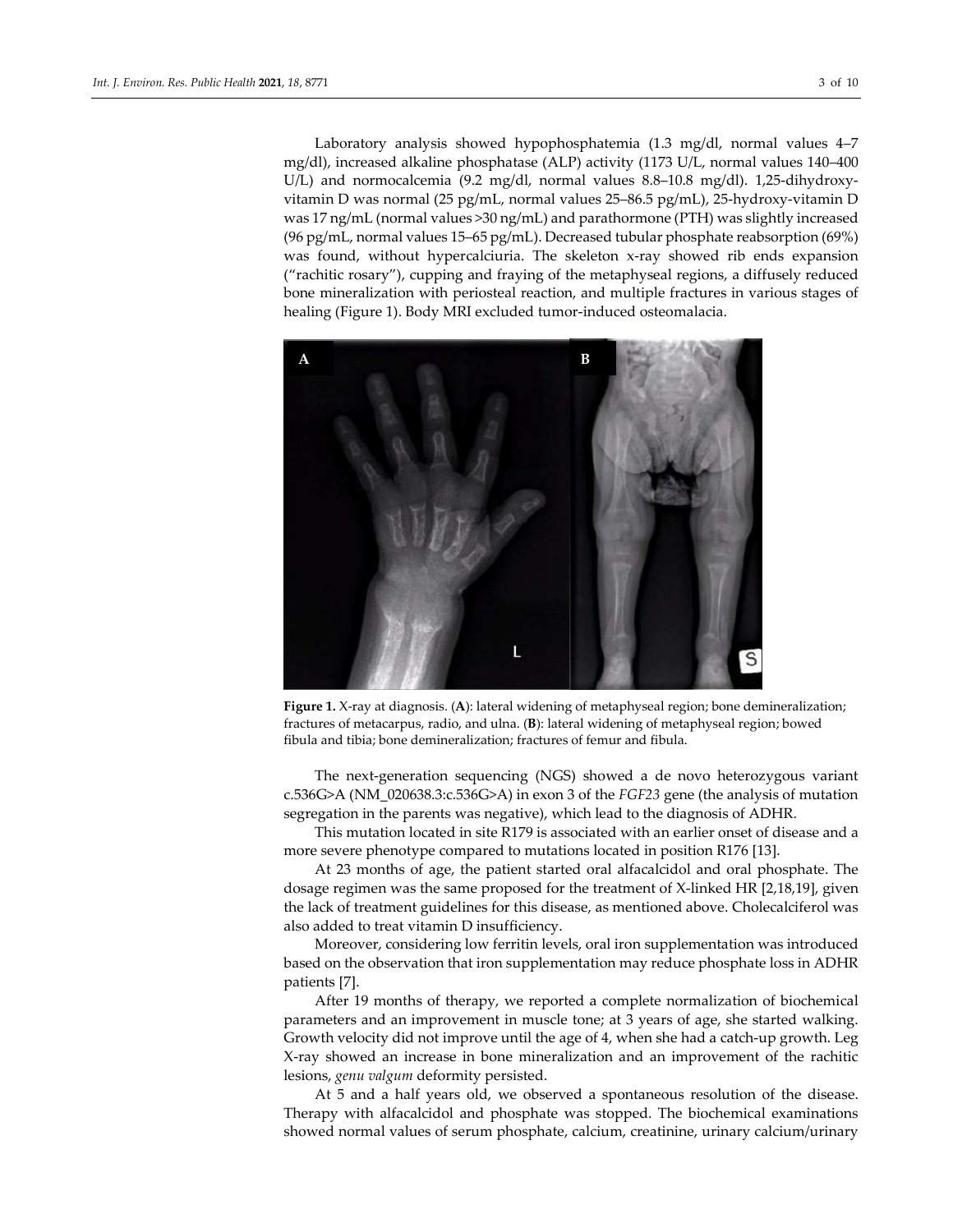creatinine ratio, PTH, and 25OH-Vitamin D up to the age of 6 years and 6 months. Limbs X-ray showed an improvement of *genu valgum* and *cubitus varus*. No additional rachitic rosary nor remodeling rib lesions were present (Figure 2).



**Figure 2.** X-ray at the end of therapy.

At the last follow-up evaluation (6 years and 6 months), growth parameters showed a constant improvement: the height was 107 cm (−2.28 SD), the weight 21.5 kg (−0.45 SD), with a growth velocity of 8.95 cm/y in 8 months (+3.35 SD).

## **3. Narrative Review of Literature and Discussion**

ADHR is an extremely rare genetic disease. To the best of our knowledge, there are approximately 49 cases of patients with ADHR described in the literature, of which most are all diagnosed in adulthood [7–16]. The few pediatric cases reported in the literature are described in Table 1 [7–13].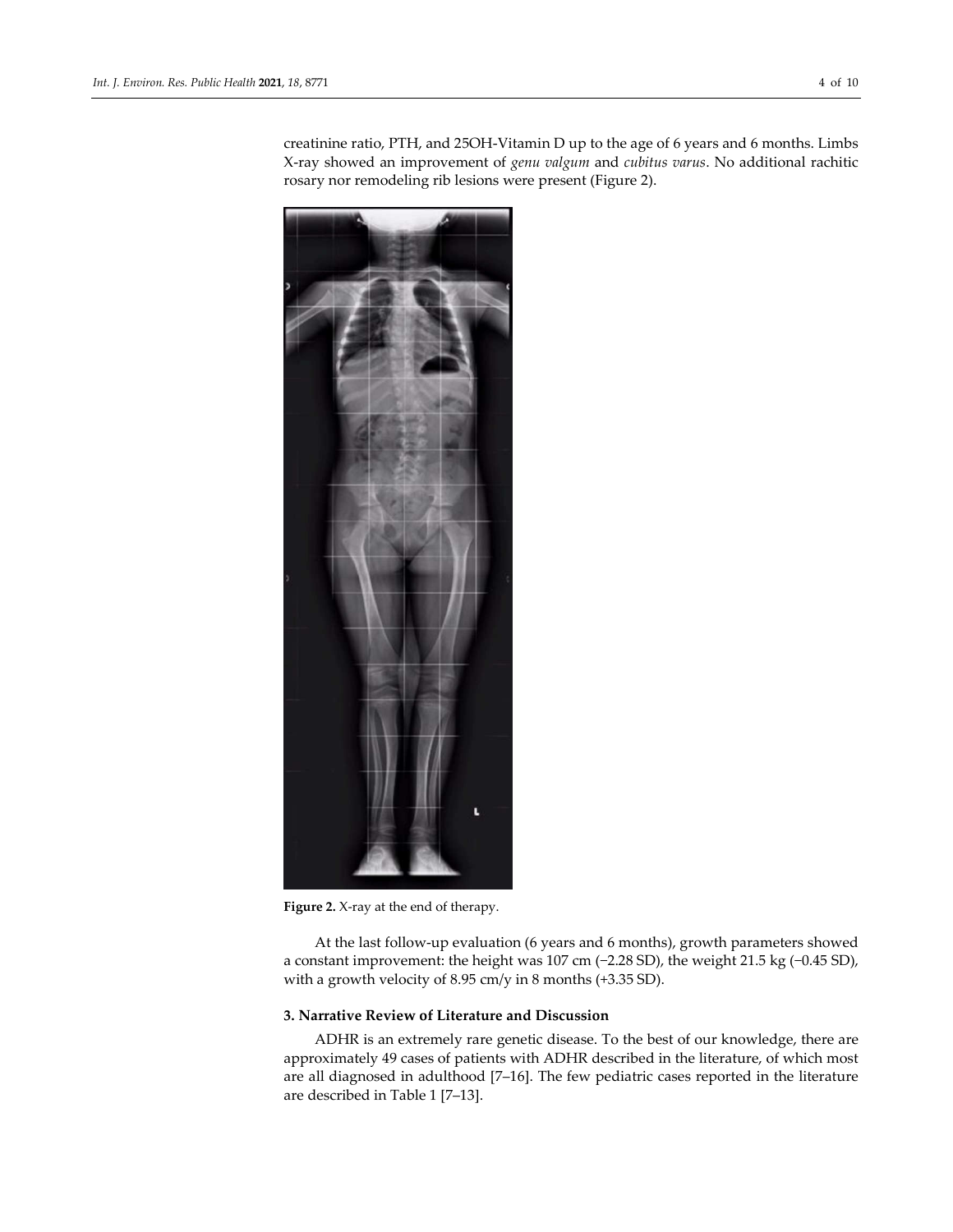| Paper                                        | <b>Econs 1997</b>                  | <b>Econs 1997</b>               | <b>Econs 1997</b>                 | Kruse 2001                          | Negri 2004                      | Gribaa 2010                | Gribaa 2010                | Kapelari 2015                      | Sandal 2020                                                                                                                                                                                                                             | Liu 2019              | <b>Index Case</b>                 |
|----------------------------------------------|------------------------------------|---------------------------------|-----------------------------------|-------------------------------------|---------------------------------|----------------------------|----------------------------|------------------------------------|-----------------------------------------------------------------------------------------------------------------------------------------------------------------------------------------------------------------------------------------|-----------------------|-----------------------------------|
| [Ref].                                       | $[8]$ .                            | $[8]$ .                         | $[8]$ .                           | $[9]$ .                             | $[10]$ .                        | $[11]$ .                   | $[11]$                     | $[7]$ .                            | $[12]$                                                                                                                                                                                                                                  | $[13]$ .              |                                   |
|                                              | Case report Case VI-51             | Case VI-26                      | Case VI-5                         | Case#1                              | Case#2                          | Case V3                    | Case V4                    | Case 1                             | Case 1                                                                                                                                                                                                                                  | Case 3-III1           | Case 1                            |
| <b>Sex</b>                                   | $\mathbf F$                        | M                               | M                                 | $\mathbf{F}$                        | F                               | F                          | M                          | $\rm F$                            | $\mathbf{F}$                                                                                                                                                                                                                            | $\rm F$               | F                                 |
| Genetic                                      | R176Q                              | R176Q                           | R176Q                             | R179Q                               | R179Q                           | R176W                      | R176W                      | R179Q                              | R179W<br>NM 020638.NM 020638.3:c.5 NM 020638.3:c.5 NM 020638.3:c.5 NM 020638.3:c.5 NM 020638.3:c.5 NM 020638.3:c.5 NM 020638.3:c.5 NM 020638.3:c.5 NM 020638.3:c.5 NM 020638.3:c.5 NM 020638.3:c.5 NM 020638.3:c.5 NM 020638.3:c.5 NM 0 | R176Q                 | R179Q                             |
|                                              | mutation 3:c.527G>A<br>rs104894347 | 27G>A<br>rs104894347,           | 527G>A<br>rs104894347             | 36G>A;<br>rs193922702               | 36G>A;<br>rs193922702           | 526C > T<br>rs754201217    | 526C>T<br>rs754201217      | 36G>A;<br>rs193922702              | $35C-T$ ;<br>rs28937882                                                                                                                                                                                                                 | 527G>A<br>rs104894347 | 36G>A;<br>rs193922702             |
| Age of<br>onset                              | 14.5 y                             | 14 <sub>m</sub>                 | 19 m                              | 11 <sub>m</sub>                     | 8m                              | 3y                         | 5 y                        | 26 m                               | 2y                                                                                                                                                                                                                                      | NA                    | 17 <sub>m</sub>                   |
| Age of<br>diagnosis                          | 14.5y                              | 14 m                            | 19 <sub>m</sub>                   | 11 <sub>m</sub>                     | 8 m                             | 3y                         | 5 y                        | 26 m                               | 13y                                                                                                                                                                                                                                     | 2y                    | 19 <sub>m</sub>                   |
| H at<br>diagnosis                            | N/A                                | $50^\circ$ to $5^\circ$ ple     | N/A                               | $3^\circ$ ple                       | $3°$ ple                        | N/A                        | N/A                        | 79 cm<br>$(-2.82$ SDS)             | 142 cm<br>$(-2.68 Z-score)$                                                                                                                                                                                                             | NA                    | 68.5 cm<br>$(-4.08 S D)$          |
| W at<br>diagnosis                            | N/A                                | N/A                             | N/A                               | $10^{\circ}$ ple                    | N/A                             | N/A                        | N/A                        | 9500 g<br>$(-2.12$ SDS)            | 44.2 kg (-0.49 Z-<br>score)                                                                                                                                                                                                             | NA                    | 7,8 Kg<br>$(-2.2 S D)$            |
| Ca at                                        | $8.9$ mg/dl                        | $9.2 \text{ mg/dl}$             | $9.5 \text{ mg/dl}$               | $2.53$ mol/l                        | $9.5 \text{ mg/dl}$             | 8.82 mg/dL                 | $9.62$ mg/dL               | $2.44$ mmol/l                      | 9.65 mg/dl                                                                                                                                                                                                                              | $2.51$ mmol/L         | $9.2$ mg/dl                       |
|                                              | diagnosis ( $nv 8.8-10.8$ )        | $(nv 8.8 - 10.8)$               | $(nv 8.8 - 10.8)$                 | $(nv 2.44 - 2.7)$                   | (nv $8.8 - 10.8$ )              | $(nv 8.8 - 10.8)$          | $(nv 8.8 - 10.8)$          | $(nv 2.3 - 2.7)$                   | $(nv 8.8 - 10.8)$                                                                                                                                                                                                                       | $(nv 2.3 - 2.7)$      | $(nv 8.8 - 10.8)$                 |
| P at<br>diagnosis                            | $1.2 \text{ mg/dl}$<br>$(nv 4-7)$  | $2.1 - 3.3$ mg/dl<br>$(nv 4-7)$ | $2.4 \text{ mg/dl}$<br>$(nv 4-7)$ | $1.39$ mmol/L<br>$(nv 1.64 - 2.58)$ | $3 \text{ mg/dl}$<br>$(nv 4-7)$ | $2.79$ mg/dL<br>$(nv 4-7)$ | $3.41$ mg/dL<br>$(nv 4-7)$ | $0.63$ mmol/l<br>$(nv 1.1 - 1.95)$ | $1.4 \text{ mg/dl}$<br>$(nv 4-7)$                                                                                                                                                                                                       | $2.11$ mmol/L         | $1.3 \text{ mg/dl}$<br>$(nv 4-7)$ |
| ALP at<br>diagnosis                          | N/A                                | 36.5<br>Bodansky U<br>(nv < 15) | N/A                               | 860 U/L<br>$(nv 200 - 600)$         | 1755 U/L<br>(nv < 640)          | $190\:\rm{U/L}$            | N/A                        | 731 U/L<br>$(nv 200 - 600)$        | 934 IU/L                                                                                                                                                                                                                                | 205 U/l               | 1173 U/L<br>$(nv 140 - 400)$      |
| PTH at<br>diagnosis                          | N/A                                | 49 µL/Eq-ml<br>(nv < 57)        | N/A                               | $3.8$ pmol/l<br>$(nv 1.1 - 5.8)$    | 45 pg/mL<br>$(nv: 15-65)$       | N/A                        | N/A                        | 37.3 pg/mL<br>$(nv 10-55)$         | $185$ pg/mL (nv<br>$22 - 84$                                                                                                                                                                                                            | NA                    | 96 pg/mL<br>$(nv 15-65)$          |
| TRP at<br>diagnosis<br>$(nv 85 -$<br>$97\%)$ | 85%                                | N/A                             | 53%                               | 47.5%                               | N/A                             | N/A                        | N/A                        | 75.6%                              | NA                                                                                                                                                                                                                                      | <b>NA</b>             | 69%                               |
| 25-OHD at<br>diagnosis                       | N/A                                | N/A                             | N/A                               | N/A                                 | 16 ng/mL<br>(nv > 30)           | N/A                        | N/A                        | 139.2 nmol/L<br>(nv > 50)          | $60$ ng/mL<br>(nv > 30)                                                                                                                                                                                                                 | <b>NA</b>             | 17 ng/mL<br>(nv > 30)             |
| FGF23 at<br>diagnosis                        | N/A                                | N/A                             | N/A                               | N/A                                 | N/A                             | N/A                        | N/A                        | N/A                                | <b>NA</b>                                                                                                                                                                                                                               | $31,8$ pg/ml          | <b>NA</b>                         |
| Ferritin at<br>diagnosis                     | N/A                                | N/A                             | N/A                               | N/A                                 | N/A                             | N/A                        | N/A                        | $5 \mu g/L$<br>(nv > 30)           | <b>NA</b>                                                                                                                                                                                                                               | NA                    | NA                                |

## **Table 1.** Pediatric cases of ADHR.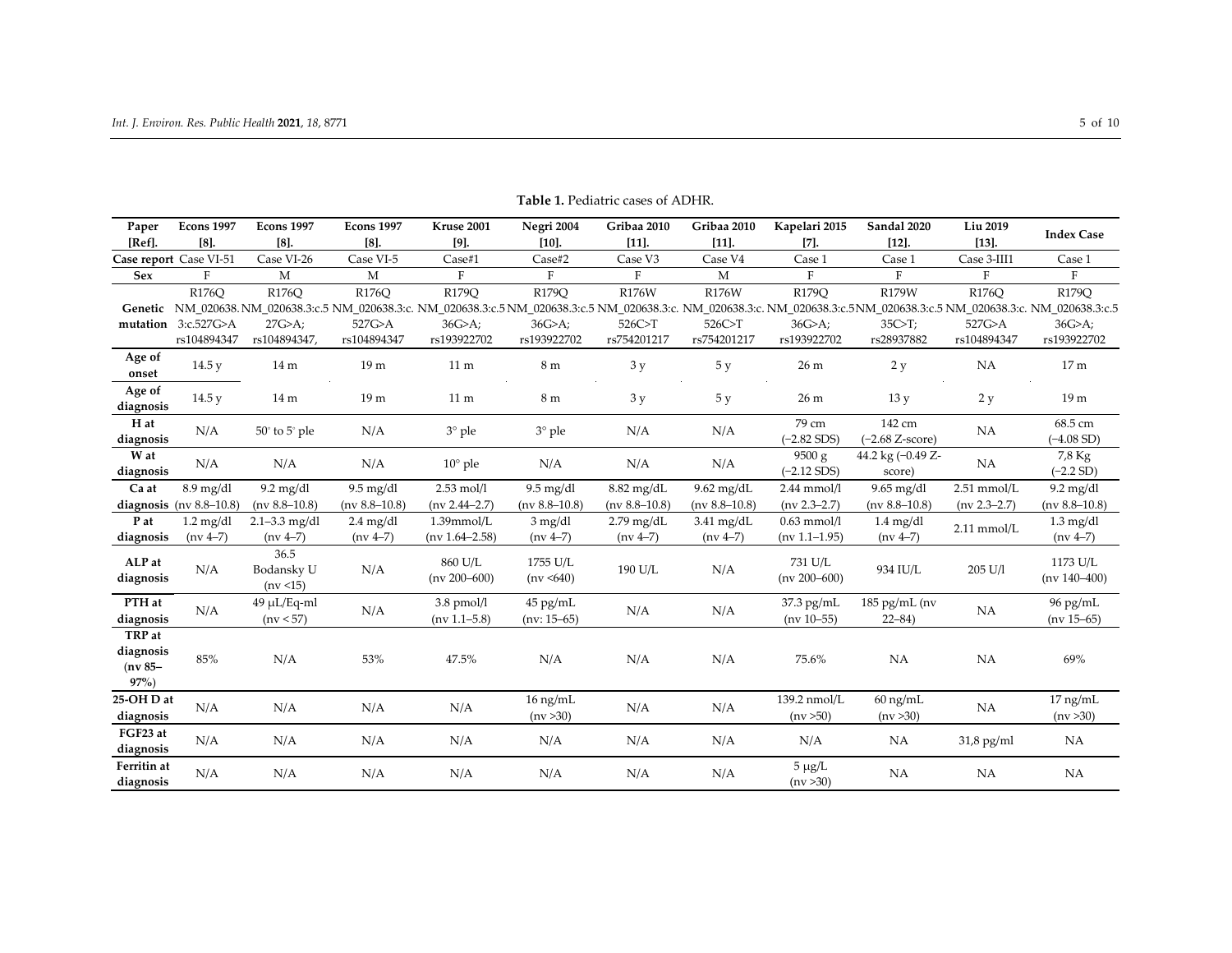| Clinical<br>features                                          | Bone pain,<br>osteomalaci<br>a ankle<br>soreness,<br>low back<br>pain,<br>fatigue,<br>pseudofract<br>ures | Rachitic lesions<br>at the wrists and<br>knees, growth<br>retardation                              | Genu valgum,<br>decreased<br>energy,<br>moderately<br>severe rickets                          | Rachitic rosary,<br>metaphyseal<br>widening,<br>fraying and<br>cupping of the<br>ulna and the<br>distal femur  | Genu varum,<br>growth<br>retardation   | Bone<br>deformities,<br>dental<br>hypoplasia,<br>frontal bossing,<br>short stature,<br>pectus<br>carinatum,<br>anterior bowing<br>of both legs,<br>pelvis<br>retroversion | Bone<br>deformities,<br>dental<br>hypoplasia,<br>frontal bossing,<br>short stature,<br>pectus<br>carinatum,<br>anterior bowing<br>of both legs | Genu varu,<br>severe rickets,<br>waddling gait                                                     | Rickets, short<br>stature, pain in<br>spine/hips/legs<br>and difficulty in<br>walking,<br>kyphoscoliosis,<br>proximal muscle<br>weakness in all<br>four limbs, and<br>genu varus,<br>deformity of<br>bilateral lower<br>limbs | None | Hypotonia,<br>Rickets, growth<br>retardation                                                                            |
|---------------------------------------------------------------|-----------------------------------------------------------------------------------------------------------|----------------------------------------------------------------------------------------------------|-----------------------------------------------------------------------------------------------|----------------------------------------------------------------------------------------------------------------|----------------------------------------|---------------------------------------------------------------------------------------------------------------------------------------------------------------------------|------------------------------------------------------------------------------------------------------------------------------------------------|----------------------------------------------------------------------------------------------------|-------------------------------------------------------------------------------------------------------------------------------------------------------------------------------------------------------------------------------|------|-------------------------------------------------------------------------------------------------------------------------|
| <b>Treatment</b>                                              | Vitamin D<br>$50.000 -$<br>100.000<br>U/day                                                               | Vitamin D<br>25.000-50.000<br>U/day, then<br>vitamin D 5-<br>25.000 U/day<br>(vitamin<br>toxicity) | Vitamin D<br>30.000-50.000<br>U/day<br>At 11 ys<br>calcitriol 0.25-<br>0.5 mcg twice<br>daily | Calcitriol 0.125 Oral phosphate + Oral phosphate Oral phosphate<br>mcg/day<br>Oral phosphate<br>220-400 mg/day | Calcitriol<br>(doses not<br>available) | (doses not<br>available)                                                                                                                                                  | (doses not<br>available)                                                                                                                       | Oral phosphate<br>64 mg/kg/day<br>Alfacalcidol 20<br>ng/kg/day<br>At 8 ys iron<br>sulfate solution | Vitamin D and<br>calcium till 5 y<br>of age.<br>Since age of 13:<br>Phosphate 60<br>mg/kg/d in four<br>divided doses<br>and calcitriol 60<br>ng/kg/d in three<br>divided doses<br>for 6 months                                | NA   | Oral alfacalcidol<br>(0.020)<br>mcg/kg/day) and<br>oral phosphate<br>$(30 \text{ mg/kg/day})$<br>divided in 3<br>doses) |
| Symptoms<br>Resolution                                        | No                                                                                                        | Yes                                                                                                | Yes                                                                                           | Yes                                                                                                            | Yes                                    | Yes                                                                                                                                                                       | Yes                                                                                                                                            | Yes                                                                                                | Yes                                                                                                                                                                                                                           | NA   | Yes                                                                                                                     |
| Age at last<br>follow-up<br>visit<br>$(H/W)$ if<br>available) | $22$ ys<br>H: 163.1 cm<br>W: 65.9 kg                                                                      | 20 <sub>ys</sub>                                                                                   | 19.75 ys<br>H 178.8 cm                                                                        | 8 ys                                                                                                           | $3 \text{ ys} 6 \text{ mo}$            | 9 ys<br>H: 138 cm                                                                                                                                                         | 12 <sub>ys</sub><br>H: 150 cm                                                                                                                  | 11.5y<br>H: 125.3 cm<br>$(-3.23$ SDS) W:<br>26.2 kg $(-2.2)$<br>SDS)                               | 13y                                                                                                                                                                                                                           | NA   | On going                                                                                                                |

ALP: alkaline phosphatase; Ca: calcium; CaU/CrU: urine calcium to creatinine ratio; F: female; FGF23: fibroblast growth factor 23; H: height; m: months; M: male, N/A: not available; nv: normal values; ple: percentile; P: phosphorus; PTH: parathyroid hormone; SDS: standard deviation score; T: time (months from diagnosis); TRP: tubular phosphorus reabsorption; U: unit; W: weight; y: years; 25-OH vit D: 25-hydroxyvitamin D;,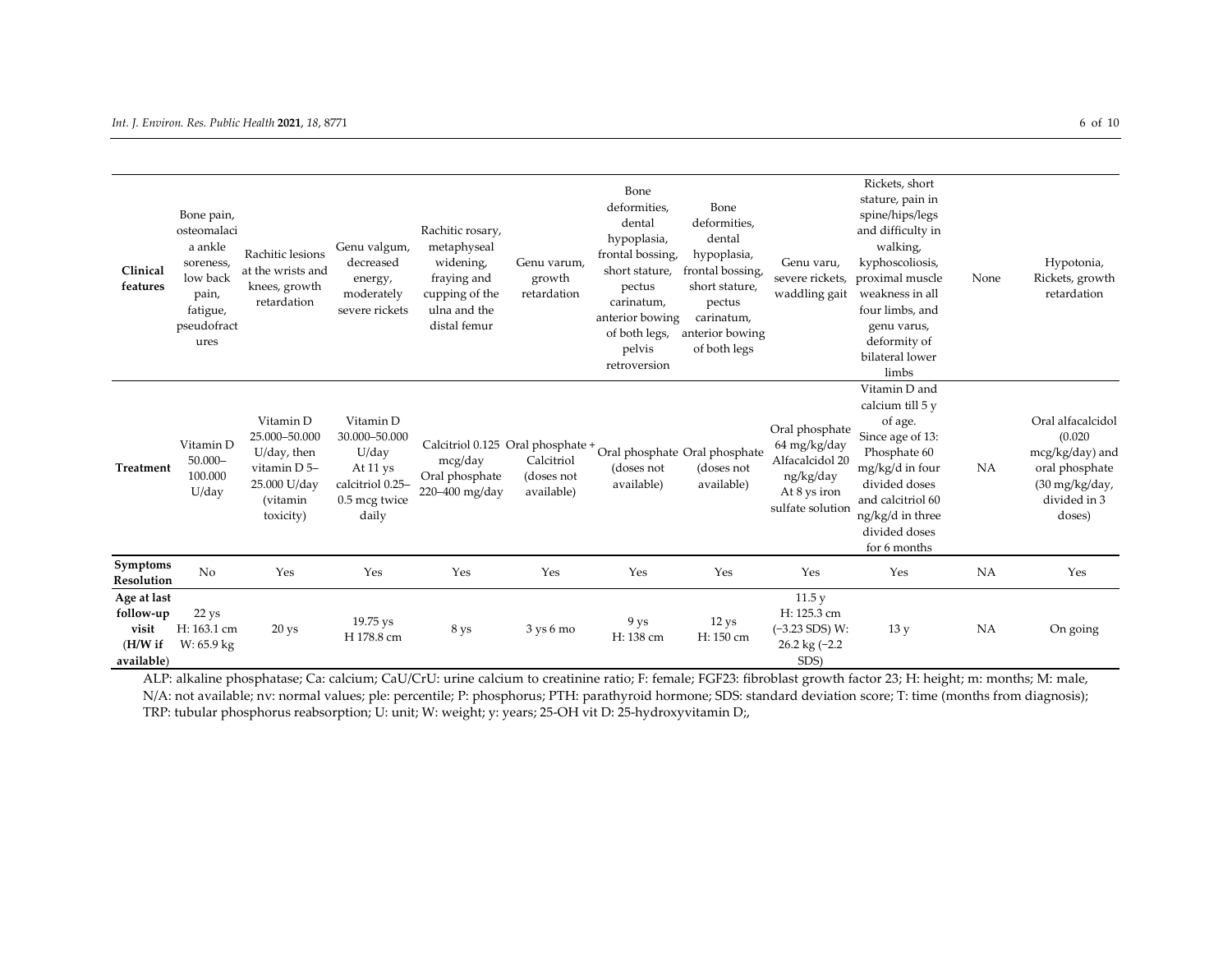Considering these few cases in the pediatric population, ADHR seems to be more common among females. Eight out of elevenchildren with ADHR are female (72%), including the index case.

As reported above, ADHR is caused by activating mutations in *FGF23*, which is actively involved in phosphorous homeostasis [2,18]. The *FGF23* gene is composed of three exons on chromosome 12p13. Its protein, the fibroblast growth factor 23 (FGF23), plays a central role in the pathogenesis of hypophosphatemic rickets: high levels of active FGF23 cause hypophosphatemia, which leads to the onset of rachitic lesions. FGF23 protein exists in two forms: a full-length, mature form (FGF23wt, activated form), and a shorter form (FGF23<sup>core</sup>, inactive form). The shorter form is produced by proteolytic cleavage at the  $176$ XXX $179$  site [20]. In fact, in the FGF23 protein, amino acids from 176 to 179 consist of a consensus sequence for proteolytic cleavage: Arg176-His177-Thr178- Arg179. Mutations located in one of these two arginines, such as R176Q (NP\_065689.1:p.Arg176Gln), R179Q (NP\_065689.1:p.Arg179Gln), R176W (NP 065689.1:p.Arg176Trp), and R179W (NP\_065689.1:p.Arg179Trp), lead to a cleavageresistant protein that remains in an active, intact form. This involves an exaggeration of the urinary excretion of phosphate [2,13].

Considering the 49 patients with ADHR (children and adults) described so far, 13 have the mutation NM\_020638.3:c.526C>T, 19 the NM\_020638.3:c.527G>A, six the NM\_020638.3:c.535C>T, and 11 the NM\_020638.3:c.536G>A [7–16]. The occurrence of mutations in the two sites R176Q/R176W and R179Q/R179W could represent mutational hotspots.

As shown in Table 1, all four genetic mutations associated with ADHR reported above are also represented in the pediatric population [13].

The clinical presentation of ADHR is heterogeneous. According to the age of presentation, two subgroups are described. One presents during childhood and is almost indistinguishable from X-linked phenotype. First manifestations occur around the age of walking, with rickets; progressive limb deformities, in particular *coxa vara* or *genu valgum/varum*; skeletal pain, craniosynostosis, abnormal gait, and decreased growth velocity leading to disproportionate short stature. Dental abnormality is common and may be the presenting complaint; tooth eruption is often delayed. The other subgroup presents during adolescence or adulthood with bone pain, weakness, and pseudofractures. Symptoms and disease severity may fluctuate and patients with childhood onset may have spontaneous remission with the resolution of hyperphosphaturia, especially after puberty [8,13].

Interestingly, in the index patient, the resolution was the most precocious reported so far and it occurred before puberty. Only patient VI-51, reported by Econs et al.*,* did not present a resolution of the symptoms. Curiously, she is the oldest pediatric case reported until now [8]. Therefore, we could affirm that the natural history of ADHR is not predictable.

An interesting and recent paper by Liu et al. [13] shed new light on genotypephenotype correlation between all ADHR patients, not only pediatric. The authors concluded that patients with the R179 mutations have an earlier onset of disease and are more likely to have rickets compared to patients with the R176 mutations. As shown in Table 1, the two mutations are almost equally represented in childhood-onset disease: 6/11 patients had an R176 mutation and 5/11 had an R179 mutation. Even though either mutation has an expression during childhood, according to Liu et al., pediatric patients with an R179 mutation have an earlier age of onset (17 months old vs. 60months old) and a more severe phenotype. All the children with an R179 mutation had rickets associated with important growth retardation. The only asymptomatic pediatric patient, whom the diagnosis was made due to the child's symptomatic mother, had an R176 mutation.

The functional effects of the variants could be explained by different levels of resistance to the cleavage of FGF23 depending on the site of mutation involved [13]. Some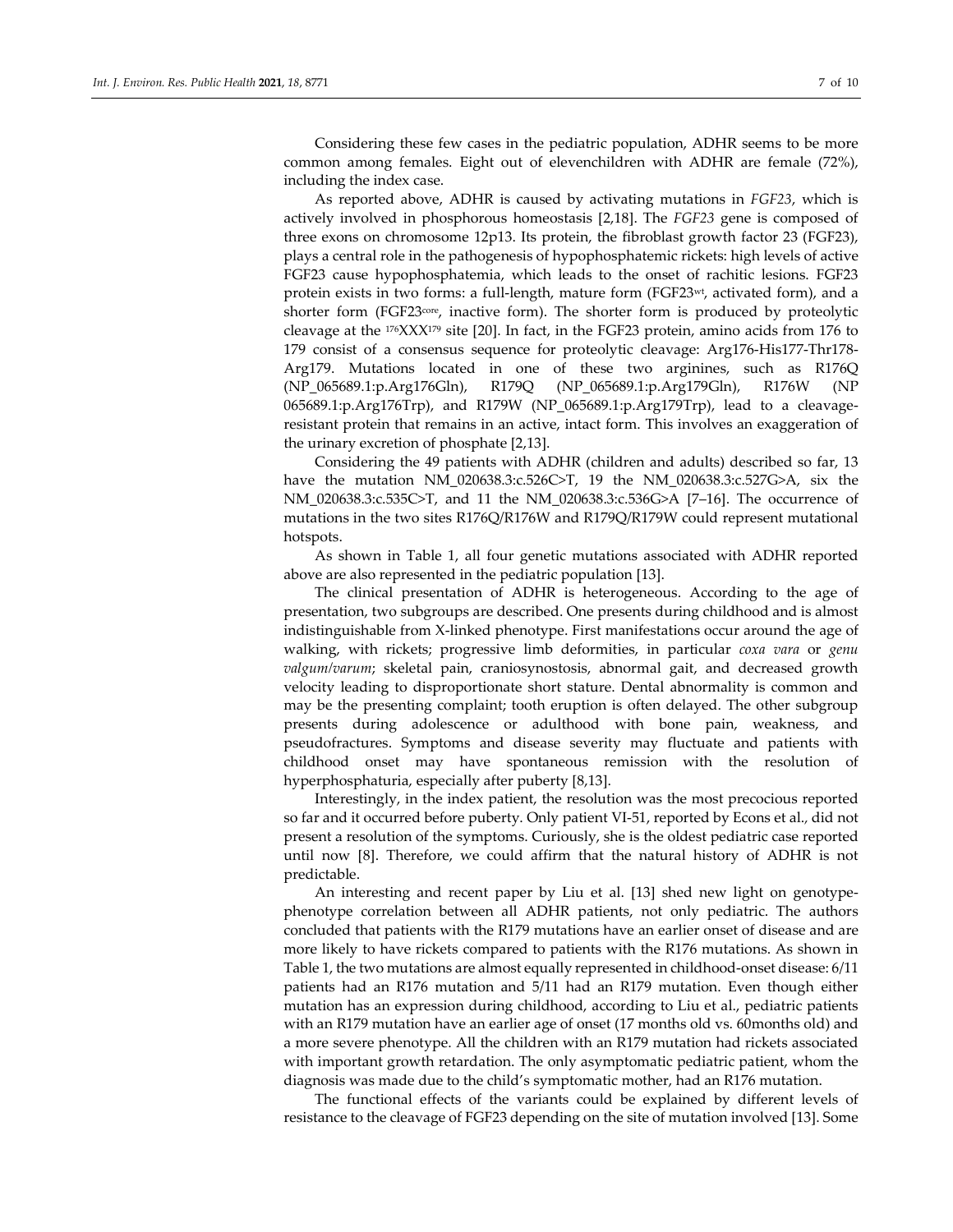in vitro studies have shown how FGF23 mutated in R179 is more resistant to cleavage compared to protein mutated in R176 [13].

The severity of growth impairment in ADHR is poorly defined. The anthropometric evaluations at diagnosis of ADHR were reported in only 6/11 described cases (Table 1). Based on these available data, the index case presented with the most severe growth impairment. Although the exact reason for this finding is unclear, we propose that it could partially be due to the delay in diagnosis. The patient presented to our endocrinology clinic with the typical features reported for childhood onset XLHR, but because hypotonia was a significant symptom, prior to our referral, neurological investigation was performed. Therefore, we recommend checking at least the serum phosphorus level in patients presenting with poor growth and progressive delay of development, even without signs of rickets.

As symptoms, biochemical and radiological findings of ADHR are similar to those of XLHR [2]. Low serum phosphorus, decreased tubular maximum reabsorption of phosphate (TMP/GFR), and inappropriately low-normal circulating 1,25(OH)2D levels are typical biochemical findings. Serum calcium levels are normal or slightly decreased, urinary calcium levels are low, PTH is normal or slightly elevated, serum alkaline phosphatase activity is elevated in children, but less than in vitamin-D-deficiency rickets (Table 1). When available, serum FGF23 testing shows an increase over the normal level. All these findings may fluctuate alongside the disease severity [2].

Radiological signs in ADHR are those of common rickets, but less severe than those observed in vitamin-D-deficiency rickets. The most typical alterations are seen in metaphyses of rapid-growing bones, such as the distal femur, tibia, and radio-ulnar joint. In contrast to nutritional rickets, the bone has a mesh-like appearance with gross bone trabeculations, and the cortex is thicker [2].

Management of these patients is based on XLHR therapeutic strategy, as said before, because of the absence of specific guidelines for ADHR due to the limited literature available around this disease. The milestone of HR therapy is calcitriol and phosphate supplementation. Oral phosphorous supplementation requires multiple daily intakes because of its 4 h half-life and the indication for dosage varies between 40 and 60 mg/kg/day in three to five doses [17–19]. The daily dosage is adjusted to clinical and biochemical efficacy in terms of bone pain control, ALP levels, growth velocity, and leg bowing. The most frequent complication of HR therapy is secondary hyperparathyroidism [2,18,19].

Active vitamin D analogue (calcitriol or alfacalcidol) has to be titrated on growth velocity expected according to age (20–30 mcg/kg/day, two to three times a day). Nephrocalcinosis is the most common complication and needs to be screened [2,18,19].

Orthopedic and surgical management are recommended when leg bowing persists despite optimal medical treatment, preferably at the end of childhood.

Recently, in 2018, a new therapeutic strategy for XLHR has been opened with the approval of Burosumab from the Food and Drug Administration and the European Medical Agency. Burosumab is a monoclonal antibody inhibiting FGF23, acting in reducing phosphaturia. Safety and efficacy are optimal with significant improvement in Rickets Severity Score. Until now, no studies are available about the application of Burosumab in ADHR patient.

#### **4. Conclusions**

The rarity of ADHR is still the central element of disease management. Few cases have been described so far, most of which are in adulthood. Lacking information about natural history, prognosis and therapeutic efficacy make the management of this disease a real dare. Aware of the precious role of case reports and previous experience in other centers, we have reported our experience on a case of childhood-onset ADHR. Similar to the other pediatric cases described above, the index patient presented early with poor growth. She showed extremely severe clinical features, in some way overlapping the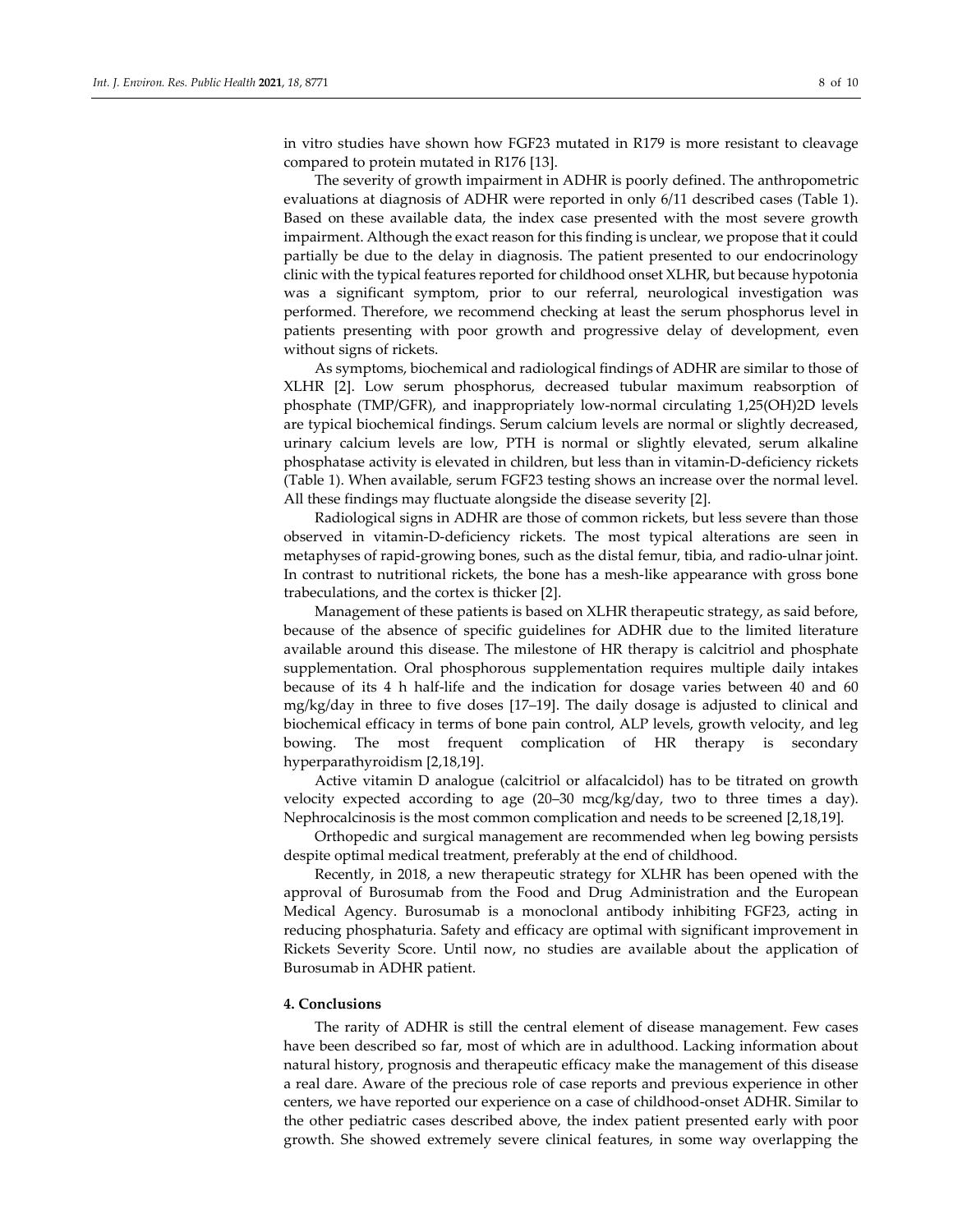typically reported presentation of childhood-onset XLHR. The follow-up that we can describe is limited in time. Our purpose is to follow the patient through childhood and adolescence and to observe the possible fluctuation of the natural history of the index's disease. Of course, the available knowledge about ADHR in the literature is still limited, as widely exposed. More studies and reports are needed in the future to better understand and treat ADHR, especially in children.

**Author Contributions:** writing—review and editing, C.M., V.C., A.S., and M.G.;review and editing, L.S. and E.C.; supervision, G.V.Z. All authors have read and agreed to the published version of the manuscript.

**Funding:** This research received no external funding.

**Institutional Review Board Statement:** Not applicable.

**Informed Consent Statement:** Written informed consent has been obtained from the parents of the patient to publish this paper.

**Data Availability Statement:** Individual participant data that underlie the results reported in this article, after de-identification will be available upon request.

**Conflicts of Interest:** The authors declare no conflict of interest.

#### **References**

- 1. Bitzan, M.; Goodyer, P.R. Hypophosphatemic Rickets. *Pediatr. Clin. North Am.* **2018**, *66*, 179–207, doi:10.1016/j.pcl.2018.09.004.
- 2. Carpenter, T.O.; Shaw, N.J.; Portale, A.A.; Ward, L.M.; Abrams, S.A.; Pettifor, J. Rickets. *Nat. Rev. Dis. Prim.* **2017**, *3*, 17101, doi:10.1038/nrdp.2017.101.
- 3. White, K.E.; Evans, W.E.; O'Riordan, J.L.; Speer, M.C.; Econs, M.J.; Lorenz-Depiereux, B.; Grabowski, M.; Meitinger, T.; Strom, T.M. Autosomal dominant hypophosphataemic rickets is associated with mutations in FGF23. *Nat. Genet.* **2000**, *26*, 345–348, doi:10.1038/81664.
- 4. White, K.E.; Carn, G.; Lorenz-Depiereux, B.; Benet-Pages, A.; Strom, T.M.; Econs, M.J. Autosomal-dominant hypophosphatemic rickets (ADHR) mutations stabilize FGF-23. *Kidney Int.* **2001**, *60*, 2079–2086, doi:10.1046/j.1523-1755.2001.00064.x3.
- 5. Perwad, F.; Zhang, M.Y.H.; Tenenhouse, H.S.; Portale, A.A. Fibroblast growth factor 23 impairs phosphorus and vitamin D metabolism in vivo and suppresses 25-hydroxyvitamin D-1α-hydroxylase expression in vitro. *Am. J. Physiol. Physiol.* **2007**, *293*, F1577–F1583, doi:10.1152/ajprenal.00463.2006.
- 6. Bai, X.-Y.; Miao, D.; Goltzman, D.; Karaplis, A.C. The Autosomal Dominant Hypophosphatemic Rickets R176Q Mutation in Fibroblast Growth Factor 23 Resists Proteolytic Cleavage and Enhances in Vivo Biological Potency. *J. Biol. Chem.* **2003**, *278*, 9843– 9849, doi:10.1074/jbc.m210490200.
- 7. Kapelari, K.; Köhle, J.; Kotzot, D.; Hoegler, W. Iron Supplementation Associated with Loss of Phenotype in Autosomal Dominant Hypophosphatemic Rickets. *J. Clin. Endocrinol. Metab.* **2015**, *100*, 3388–3392, doi:10.1210/jc.2015-2391.
- 8. Econs, M.J.; McEnery, P.T. Autosomal Dominant Hypophosphatemic Rickets/Osteomalacia: Clinical Characterization of a Novel Renal Phosphate-Wasting Disorder. *J. Clin. Endocrinol. Metab.* **1997**, *82*, 674–681, doi:10.1210/jcem.82.2.3765.
- 9. Kruse, K.; Woelfel, D.; Strom, T.M. Loss of Renal Phosphate Wasting in a Child with Autosomal Dominant Hypophosphatemic Rickets Caused by a FGF23 Mutation. *Horm. Res. Paediatr.* **2001**, *55*, 305–308, doi:10.1159/000050018.
- 10. Negri, A.L.; Negrotti, T.; Alonso, G.; Pasqualini, T. Distintasformas de presentacion clinica de un raquitismohipofosfatemico autosomico dominante por mutacion del factor de crecimiento fibroblastico 23 en una familia. *Medicina (B Aires)* **2004**; *64*, 103- 106 9.
- 11. Gribaa, M.; Younes, M.; Bouyacoub, Y.; Korbaa, W.; Ben Charfeddine, I.; Touzi, M.; Adala, L.; Mamay, O.; Bergaoui, N.; Saâd, A. An autosomal dominant hypophosphatemic rickets phenotype in a Tunisian family caused by a new FGF23 missense mutation. *J. Bone Miner. Metab.* **2009**, *28*, 111–115, doi:10.1007/s00774-009-0111-5.
- 12. Sandal, S.; Arora, V.; Verma, L.C. Hypophosphatemic Rickets with R179W Mutation in FGFR23 Gene-A Rare But Treatable Cause of Refractory Rickets. *Indian J. Pediatr.* **2021**, *88*, 61–63, doi:10.1007/s12098-020-0333 11.
- 13. Liu, C.; Zhao, Z.; Wang, O.; Li, M.; Xing, X.; Hsieh, E.; Fukumoto, S.; Jiang, Y.; Xia, W. Earlier Onset in Autosomal Dominant Hypophosphatemic Rickets of R179 than R176 Mutations in Fibroblast Growth Factor 23: Report of 20 Chinese Cases and Review of the Literature. *Calcif. Tissue Int.* **2019**, *105*, 476–486, doi:10.1007/s00223-019-00597-y.
- 14. Seton, M.; Jüppner, H. Autosomal dominant hypophosphatemic rickets in an 85 year old woman: Characterization of her disease from infancy through adulthood. *Bone* **2012**, *52*, 640–3, doi:10.1016/j.bone.2012.11.012.
- 15. Tournis, S.; Koromila, T.; Chatzistamatas, N.; Droggaris, M.; Zafeiris, C.; Makris, K.; Marketou, H.; Papaioannou, N.; Kollia, P. Gazi, S. Hip fracture leading to the diagnosis of autosomal dominant hypophosphatemic rickets. A case report. *J. Musculoskelet. Neuronal. Interact.* **2013**, 13, 391–394.